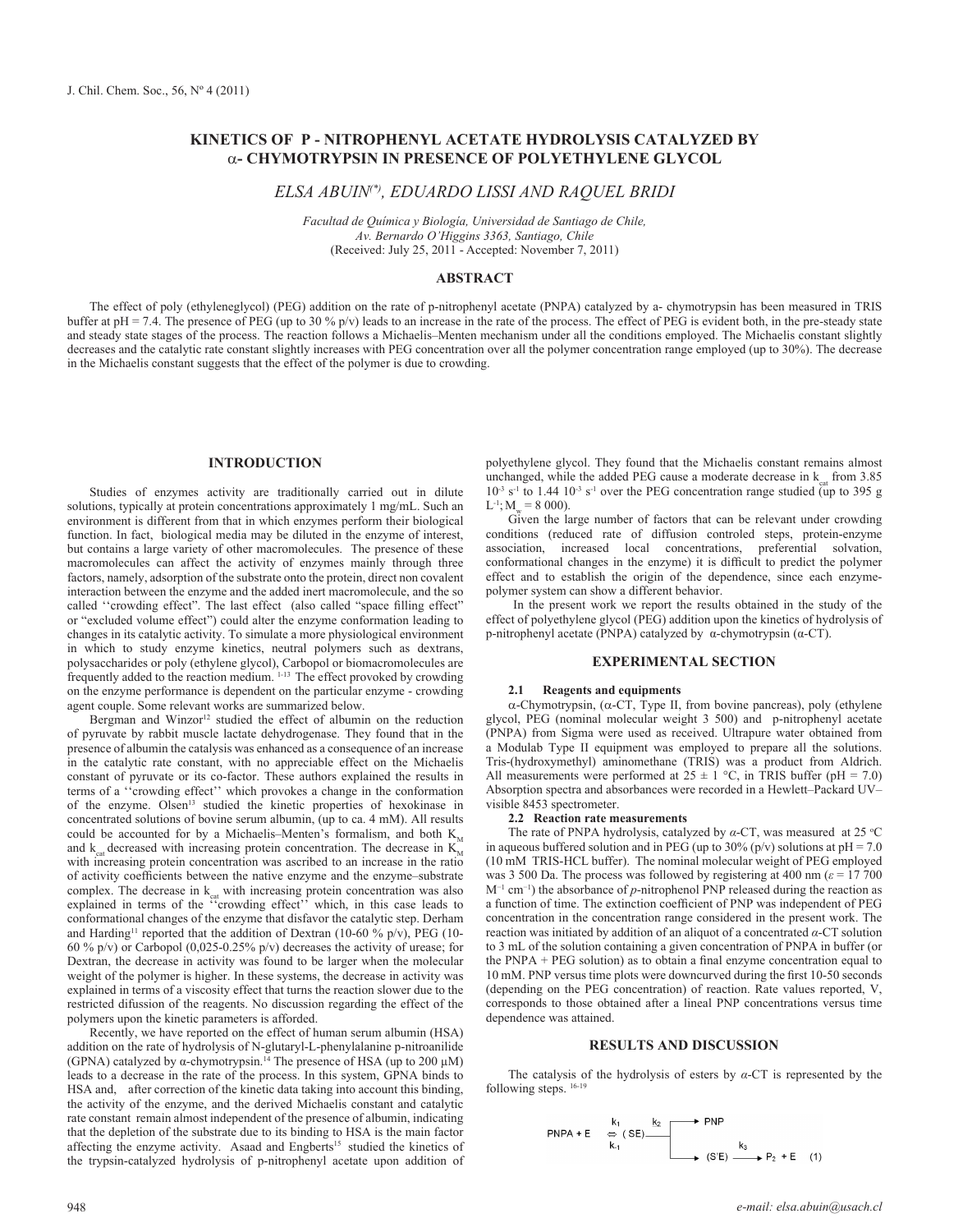where E is the free enzyme, (SE) is the enzyme-substrate complex, (S' E) is the acidic product enzyme intermediate and PNP and  $P_2$  are the basic and the acidic products, respectively.

Figure 1 shows typical plots of the time course of PNP formation in the hydrolysis of PNPA catalyzed by *α*-CT. The data show a fast intial rate that readily decays to a steady state situation. The transient phase is associated with the time required to reach the steady state concentration for the  $(S<sup>z</sup>E)$ intermediate, and it is also present in the presence of PEG. The data of this work do not permit a detailed analysis of this dependence, but suggest that the steady state condition is reached faster in absence of the polymer; with this aim, it is planned to study the effect of the presence of the polymer on the fast component employing p-nitrophenyl trimethylacetate as substrate, since for this compound the lag time is very large,<sup>20</sup> so facilitating the kinetic measurements.

Typical results obtained for the dependence of the rate of the process under steady state conditions (ie., rates obtained after a linear PNP concentrations versus time dependence was attained) with PEG concentration are shown in Figure 2.

By applying a steady sate treatment to the intermediates in Eq. (1) it can be demonstrated that the steady sate rate for the reaction, V, is given by Eq. (2),

$$
V = \{(k2 k3 / k2 + k3) [\alpha - CT] 0 [PNPA] \} / \{ [PNPA] + (Ks . k3 / k2 + k3) \} \tag{2}
$$

implying a Michaelis-Menten kinetics, with:

and

and 
$$
K_M = k_{.1}/k_1 [k_3/(k_2 + k_3)]
$$
 (3)  
 $k_{cat} = k_2 k_3/(k_2 + k_3)$  (4)

The data of Figure 2 show that addition of PEG increases the rate of the process over all the substrate concentration range. From the fitting of the data to the Michaleis-Menten equation the values of  $k<sub>cat</sub>$  and  $K<sub>M</sub>$  were derived; they are shown Figure 3 and 4, respectively. It is seen that  $k_{\text{cat}}$  increases and  $K_{\text{M}}$ decreases in the presence of the polymer. The effect on  $K_{M}$  is contrary to that expected if the substrate were associated with the polymer.<sup>14</sup> Hence, both, the increase in  $k_{\text{cat}}$  and the decrease in  $K_{\text{M}}$  must be associated with conformational changes experienced by the enzyme due the crowding of the media. In fact, it can be estimated that about 26% of the volume is occupied by PEG at the highest concentration employed  $(30\% \text{ p/v})$ .<sup>21</sup> Similarly, the mean distance between the border of PEG molecules at this concentration can be estimated as ca 4.6 nm, a distance is similar to the diameter of the enzyme (4–5 nm).





**Figure 1:** Time course of PNP formation in the hydrolysis of PNPA catalyzed by  $\alpha$ -CT. (a) in the absence of PEG; (b) [PEG] = 30 % (p/v); [PNPA]  $= 0.05$  mM



**Figure 2**: Effect of PEG concentration on the relationship between the reaction rate V, and the concentration of PNPA.  $(-)$  In the absence of PEG; (■)  $[PEG] = 10 \% (p/v);$  ( $\triangle$ )  $[PEG] = 30 \% (p/v)$ . The lines correspond to the fitting of the data to the Michaelis-Menten equation



Figure 3: Dependence of  $k_{cat}$  with the percentage of PEG